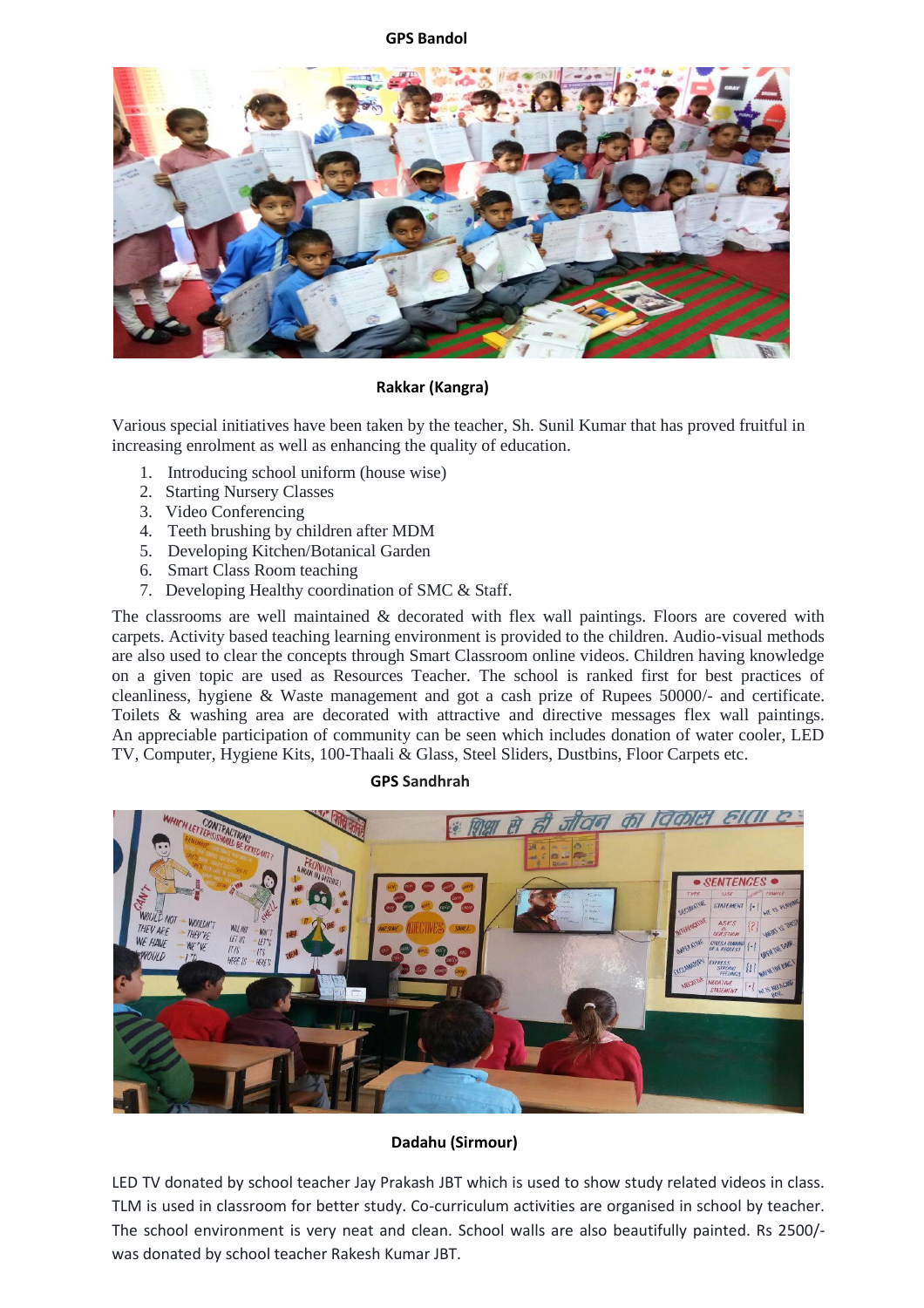#### **GPS Nari**

| S.NO | <b>CLASS</b> |               |                          | TOTAL          |                | sc.              |                                                                                                                             |                         | OBC                      |                          |                  | GEN                     |                          | MINORITY                |     |                 |                                                                                         |
|------|--------------|---------------|--------------------------|----------------|----------------|------------------|-----------------------------------------------------------------------------------------------------------------------------|-------------------------|--------------------------|--------------------------|------------------|-------------------------|--------------------------|-------------------------|-----|-----------------|-----------------------------------------------------------------------------------------|
|      |              | F1            | $\sqrt{a}$               | $\mathbf{r}$   | B.             | G                | $\mathbf{r}$                                                                                                                | $\overline{\mathbf{B}}$ | $\overline{G}$           | $\tau$                   | $\mathbf{B}$     | $\mathbf{G}$            | T.                       | <b>FR</b>               | G T |                 |                                                                                         |
|      | <b>115T</b>  | 写             | $\overline{\phantom{a}}$ | 12             | $\mathbf{r}$   |                  | $\mathbb{Z}$                                                                                                                | $\geq$                  | $L_{2}$                  | $\overline{\mathbb{Z}}$  | ٠                | $\overline{z}$          | $\mathbf{z}$             |                         |     |                 |                                                                                         |
|      | 22ND         | $\leq$        | $\overline{\mathscr{L}}$ | 13             |                | $\approx$        | $L_{\rm{F}}$                                                                                                                | $\leq$                  | 3                        | 8                        | $\triangleright$ |                         | т                        |                         |     |                 |                                                                                         |
|      | $3$ 3RD      | $L_I$         | 9                        | 13             | 1              | $\overline{z}$   | 3                                                                                                                           | $\sim$                  | $\rightarrow$            | $\leq$                   | 3                | $L_{\mathcal{R}}$       | 7                        |                         |     |                 |                                                                                         |
|      | 44TH         | $\rightarrow$ | $\overline{b}$           | 15             | r              | $\overline{O}$   | $\mathbf{A}$                                                                                                                | $L_{\mathbf{r}}$        | $\mathbf{B}$             | $\overline{\mathscr{L}}$ | $L_{\mathbf{z}}$ | $\overline{\mathbf{z}}$ | $\overline{\phantom{a}}$ |                         |     |                 |                                                                                         |
|      | <b>SSTH</b>  | 9             | 3                        | 12             | $\overline{3}$ |                  | $L_3$                                                                                                                       | $\overline{ }$          | $\rightarrow$            | $\mathbb{Z}$             | $L_{\rm F}$      | $\geq$                  | 6                        |                         |     |                 |                                                                                         |
|      | <b>TOTAL</b> | 72            | 32                       | 65             | 07             | $\sim$           | 820                                                                                                                         | $7 - p$                 | 12                       | 27                       | 12               | 12                      | コム                       |                         |     |                 |                                                                                         |
|      |              |               |                          |                |                |                  | MONTHLY ENROLEMENT FOR THE MONTH DEC. 2017<br>GOVT PRIMARY SCHOOL GLOCE WAR!<br>EDU, BLOCK AMB, DISTT, UNA HMACHAL PRADESH. |                         |                          |                          |                  |                         |                          |                         |     |                 | Controller Englanding<br>Govt. Primary Carriers School Nant<br>School Cade: 80070305801 |
| S.NO |              | <b>CLASS</b>  |                          |                | <b>TOTAL</b>   |                  | <b>SC</b>                                                                                                                   |                         |                          | OBC                      |                  |                         | <b>GEN</b>               |                         |     | <b>MINORITY</b> |                                                                                         |
|      |              |               | $\overline{a}$           | $\overline{G}$ | $\mathbf{r}$   | в                | G                                                                                                                           | 53                      | $\mathbf{B}$             | $\sigma$                 | Ŧ                | <b>B</b>                | $\sim$                   | $\mathbf{r}$            | B.  | $\leftarrow$    | <b>IT</b>                                                                               |
|      | 115T         |               |                          | 10115          | 251            | $\triangleright$ | $\circ$                                                                                                                     | $\geq$                  | $\overline{\phantom{a}}$ | $=$                      | $\mathbf{R}$     | 写                       | 10 <sup>o</sup>          | 15                      |     |                 |                                                                                         |
|      | 22ND         |               | $\overline{\phantom{a}}$ | $\epsilon$     | 13             | ×                | $\overline{z}$                                                                                                              | $\overline{\mathbf{3}}$ | $\overline{\phantom{a}}$ | 3                        | $\epsilon$       | $\overline{\mathbf{3}}$ | 7                        | $L_{f}$                 |     |                 |                                                                                         |
|      | 3 3 RD       |               | $\mathbf{z}$             | $\rightarrow$  | 17             | $\circ$          | ٠                                                                                                                           | т                       | $\leq$                   | $\overline{\mathbf{z}}$  | $\mathbf{r}$     | $\overline{z}$          | $5-$                     | $\overline{ }$          |     |                 |                                                                                         |
|      | 44           |               | 5                        | 5              | 10             |                  |                                                                                                                             | $\overline{z}$          | ٠                        | $\overline{z}$           | ×                | $\Rightarrow$           | $\geq$                   | $\overline{\mathbf{5}}$ |     |                 |                                                                                         |
|      | <b>SISTH</b> |               | 12                       | $\overline{ }$ | 19             | z                | $\sim$                                                                                                                      | $\overline{z}$          | $\overline{L_{\ell}}$    | $\overline{\mathbf{z}}$  |                  | z                       | $\epsilon_{\rm e}$       | 10                      |     |                 |                                                                                         |

**Una**

By efforts of the teacher Satinder Minhas the enrolment of school has been increased by 19 students as compared to last academic session. In session 2016-17 total enrolment of school is 65 and now in present session enrolment is 84. The Teacher has motivated the community with the help of SMC members and gram panchayat.

### **GPS Bhota**



## **Bijhari (Hamirpur)**

- 1. Installed CCTV from public donation, rise in enrolment
- 2. Teaching OoSC in huts.
- 3. School Renovation & best TLMs, clean toilets and campus, multi-colour classrooms and tricolor walls in school. This school has been visited by all schools of Block Bijhari for demo
- 4. Retention by bringing students from home.
- 5. Free transportation to CWSN
- 6 . Go to School campaign

7. Schools is centre for all visit as model school doing different work than others ideally YouTube videos:

[https://youtu.be/h5wHXfjgV0E](https://l.facebook.com/l.php?u=https%3A%2F%2Fyoutu.be%2Fh5wHXfjgV0E&h=ATP4VZe9CAUkLSkYUpZ4Ggszn_XgVpfkSbR_js2T59b35LKMiD1vGOfRjrIXMnIPCXSRsEcYvJIpWkesL-HFLwOg3I6khkKa1NtgSvopVyLPnGUDuTzJQxy800cveQwxLFl9B4QVFicsDEBvDvMGthpXqVEa) [https://youtu.be/Z\\_fr1YbpzkA](https://l.facebook.com/l.php?u=https%3A%2F%2Fyoutu.be%2FZ_fr1YbpzkA&h=ATNXGM5q0W5C7BIcGdnlP1EJW2ls-PGFmpBEYcYHRuy4WZjGdHw1lbckJxSerzlunSSD4xndK5-SGLSSOx8Q8CNutiO9vwQDbXZFrpP-2RJtkdYCCfjykVvtwC7Bq5QWcyIgAECmzjtVb2wgoVY6X08pAjk-) <https://youtu.be/4beULzQf6y0> [https://youtu.be/LuWoXF2kYtQ](https://l.facebook.com/l.php?u=https%3A%2F%2Fyoutu.be%2FLuWoXF2kYtQ&h=ATOyNCmDaod4CwXRepxaEln5Sxb7fSDncUUV6XlEJXKMJJv1-6Gn9ZszF53dwC-HG39Ux-OpKOH7tUG7T_kvEVb84SRF_LuV1_m1NYlBCD9BXaWHbQbg8uehYaCPhMY36FQAjlfART1RYhufRctESra9ER1B) <https://youtu.be/Am4CEKEiwTM> [https://youtu.be/vrnXFfiHodA](https://l.facebook.com/l.php?u=https%3A%2F%2Fyoutu.be%2FvrnXFfiHodA&h=ATNVG1M0G7fKq-2uXO4pcABKBLRLQQiBlg8rJAOF6uCrnRpMZcGdfykKOd3MVeWjtwfzJcuFwa6N-7TGnoaSXCHtegqZcbVbZ7ogS7WhiNyTk_paao7HritDTvRwmokVNvie78Z-_OPoCgSC5AVEs84pCnAH)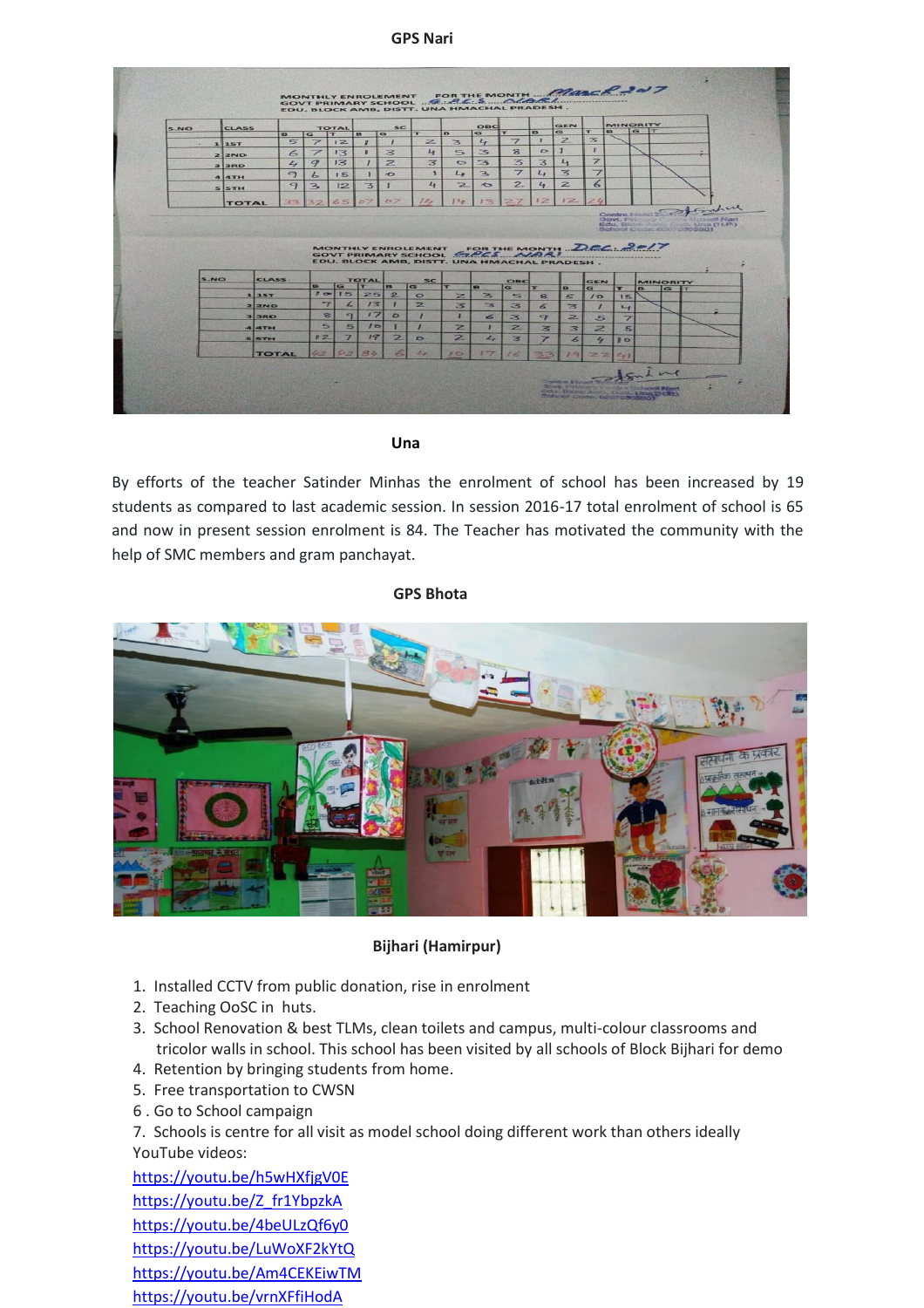### **GPS Kudhar**



# **Bijhari (Hamirpur)**

The classrooms developed with painting of walls and roofs are really unique, wonderful and based on learning contents. Ample TLMs made impressively by Renuka Sharma and her work is related to welfare of the school. She has also motivated local donators to make a classroom in the school which will save funds of the department. The grades secured by her students are very high and hence, her works are appreciated.

### **GPS Maharal**



## **Bijhari (Hamirpur)**

School has installed a project or worth Rs. 28000/- with donations from SMC and Staff to ensure multimedia education in school. Two classrooms have been painted ideally for class  $1<sup>st</sup>$  and  $2<sup>nd</sup>$  in this session. Best results in sports every year- Girls Kho-Kho 2017 District level and runner up in Boys Girls Kabaddi at District Level and Boys Kho-Kho 2017. Enrolment has increased from 126 in March 2017 to 145 in Dec. 2017 due to a special poster campaign launched with SMC. Transportation facility has also been started to kids in the school from this session.

## YOUTUBE VIDEO LINKS ARE

<https://youtu.be/RgHeSWWK1OA> [https://youtu.be/wkB\\_nmbsFw8](https://youtu.be/wkB_nmbsFw8)